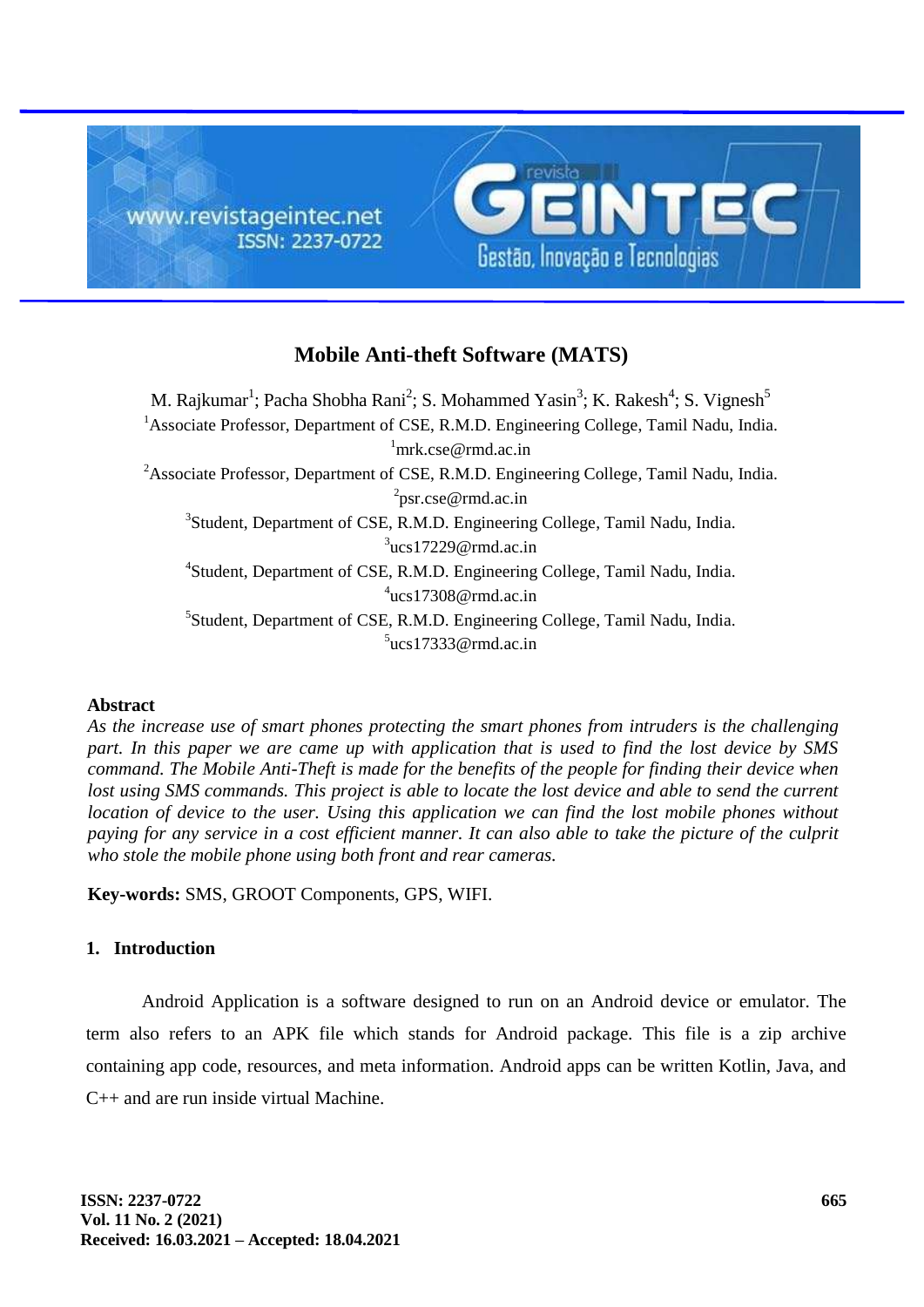### **Introduction about Application**

Mobile Anti-Theft Software can able to provide the device location when lost along with photo of the person who took the mobile. The user has to send a command FINDME to his/her number from his/her emergency mobile number which is registered when the app is installed on the device.

# **2. Methodology**

This project has the capability to overcome the drawbacks of **Google Find My Device**. **Offline Mode**- Unlike Google Find My Device this app works in offline mode. **Ability to Get Precise Location** - This app can able to share the device location precisely. **Sim Swap Detection** - The app can able to detect SIM SWAP and sends the message to user emergency mobile number immediately.

### **Explanation about the Application**

The user has to register his/her emergency mobile number which is not present in the device. Once the registration process has completed the user has to disable his/her mobile lock screen and use the lock screen provided in the app. If the lock screen setup is completed then user has to turn off battery optimization for this app i.e., allow background process.

# **Registration**

In the registration process the user has to enter his/her emergency mobile number that is not already present in the device. The emergency mobile number is used to find the device just by sending SMS Command FINDME to his/her mobile number which is present in the device.

|                 | Register with your<br>other mobile number |  |  |  |  |
|-----------------|-------------------------------------------|--|--|--|--|
|                 | <b>CEMPRODE</b>                           |  |  |  |  |
| <b>REGISTER</b> |                                           |  |  |  |  |
|                 | hired hilp?                               |  |  |  |  |

(a) Registration screen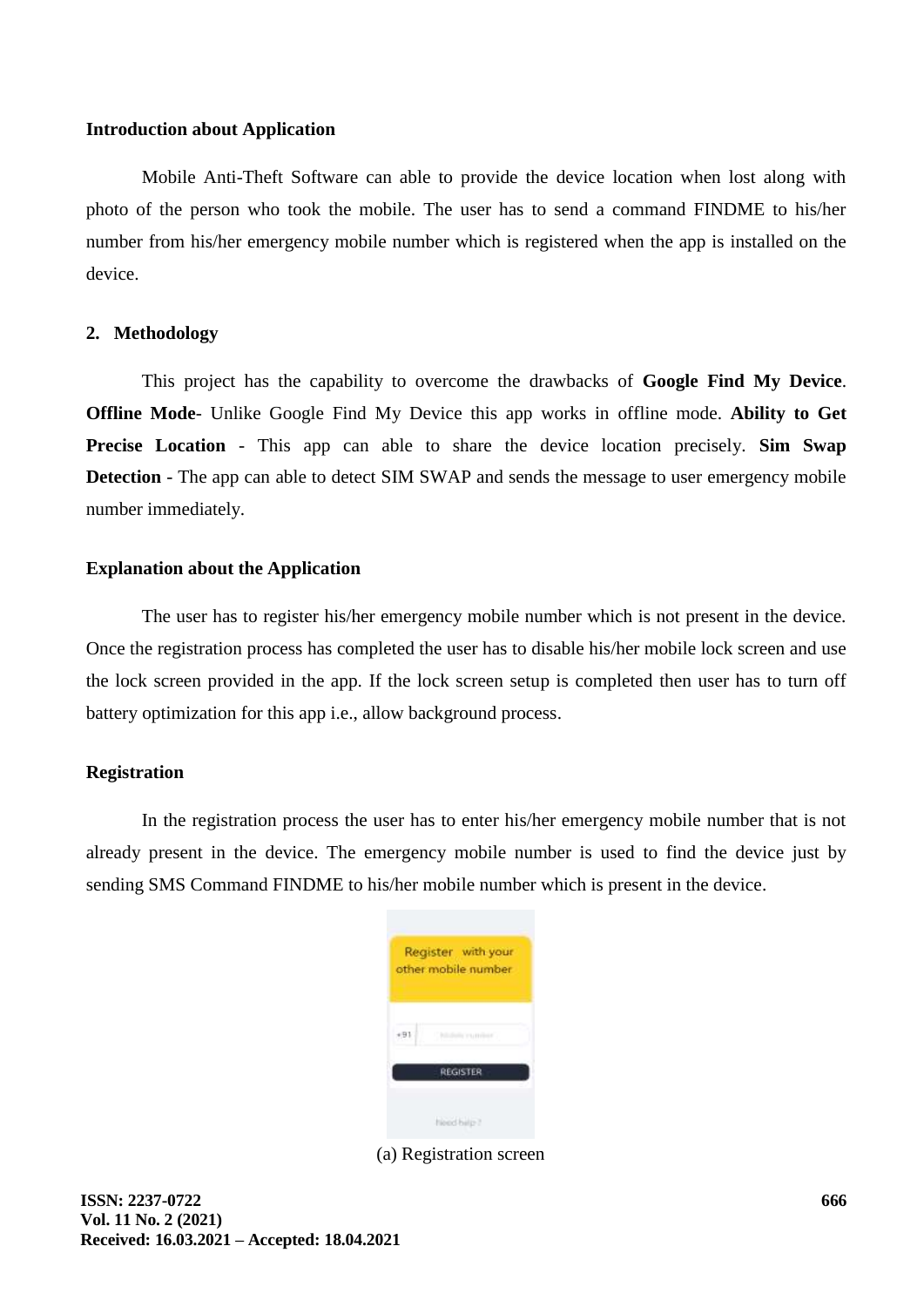Once the registration is completed the emergency mobile number will be saved into the app database.

# **Lock Screen**

The user has to turn off his/her device lock screen and it is best to use the lock screen provided in the application. The sample lock screen image in shown as,



# **Working**

Once the app is installed the user has to register a mobile number which is not in the device. When the device is lost the user has to send **SMS** command to his/her mobile number from the registered number. Now when the lost device received **SMS command** it will turn on **WIFI, GPS**, and **MOBILE DATA.** When the device found the location then it will send that location through SMS. In addition to that the application will take pictures in both front and back camera. It will save those pictures in google drive and shares the link through email or SMS service. At the same time the mobile or device will go to KIOS mode (i.e This mode is used to freeze the phone that the intruder will not able do any operations on that device) We mainly used this concept if the intruder found that device mobile data, GPS is turned on, He/she may try to turn off the GPS, to avoid we use this feature called KIOS mode. The battery optimization feature should be disabled by the user to Run our application in Background. And also the user should give accessibility permission in order to get accurate results of application.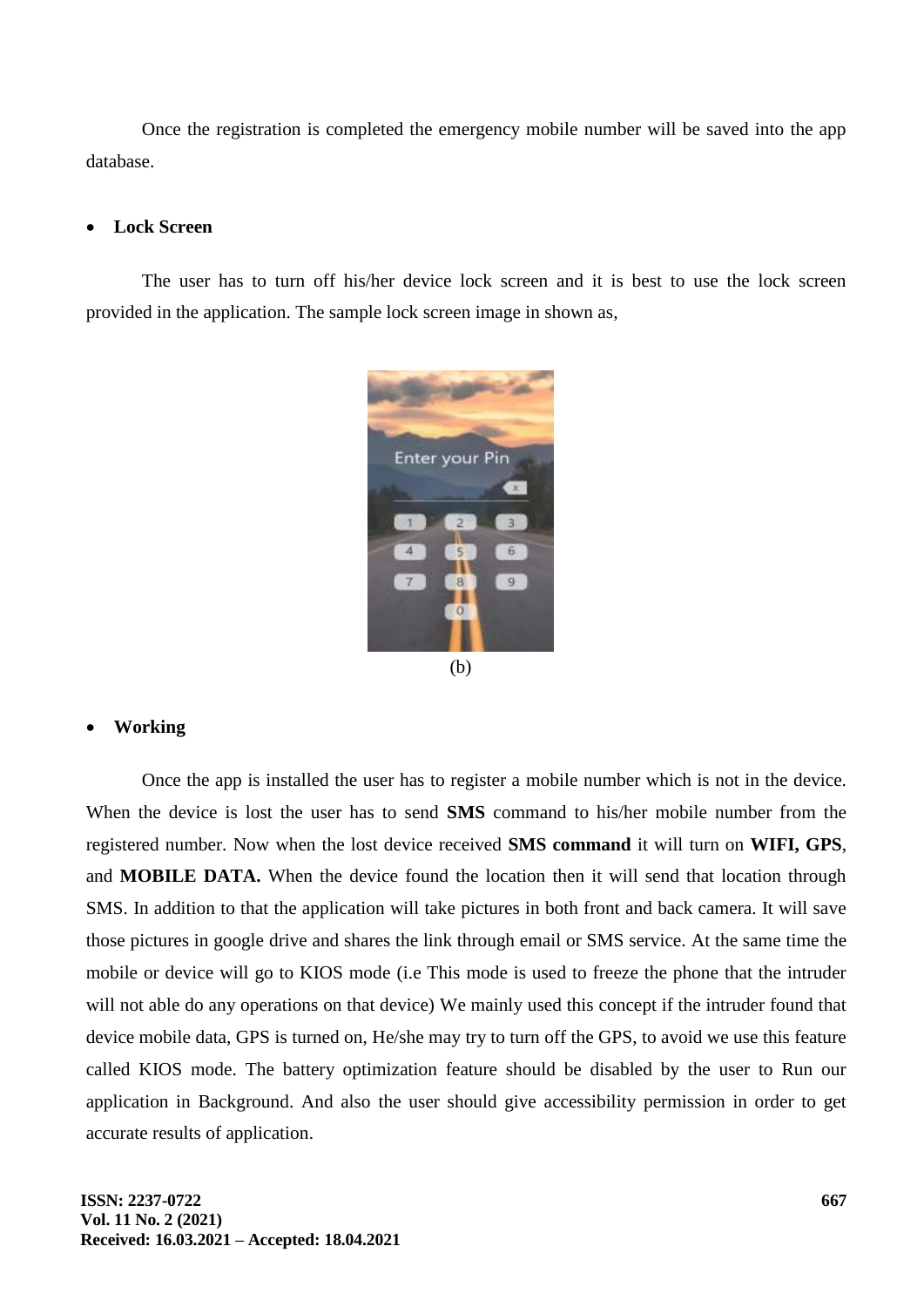### **3. Groot Components**

In this step the user has to map his mobile data, WIFI, GPS which is present in the Status Bar. Once the user mapped then it will be easier for the app to turn on GPS, WIFI, mobile data since It is not possible to turn on those functionalities programmatically in the latest version of android. We overcome this drawback by using Groot Component.

# **3.1 Working of Groot Component**

The Working and usage of Groot component in application is to turn on LOCATION, WIFI, MOBILE DATA. In android versions above 7 we cannot turn on those services programmatically. To overcome this draw back We introduce a component called GROOT. It will get the accessibility permission from the user to make some changes in the device. Once getting permissions the user ask to perform some tasks before setting up the application and the user also suggest to turn off the battery optimization in their device for better performance of the application. The user might ask to do mapping of some icons on the following positions for to turn GPS and Mobile data. After completing the process the application will be start working and we suggest the user to not force stop the application and not to turn off the accessibility.



(c)

The image (c) or screen consists of widget operations to perform the tasks.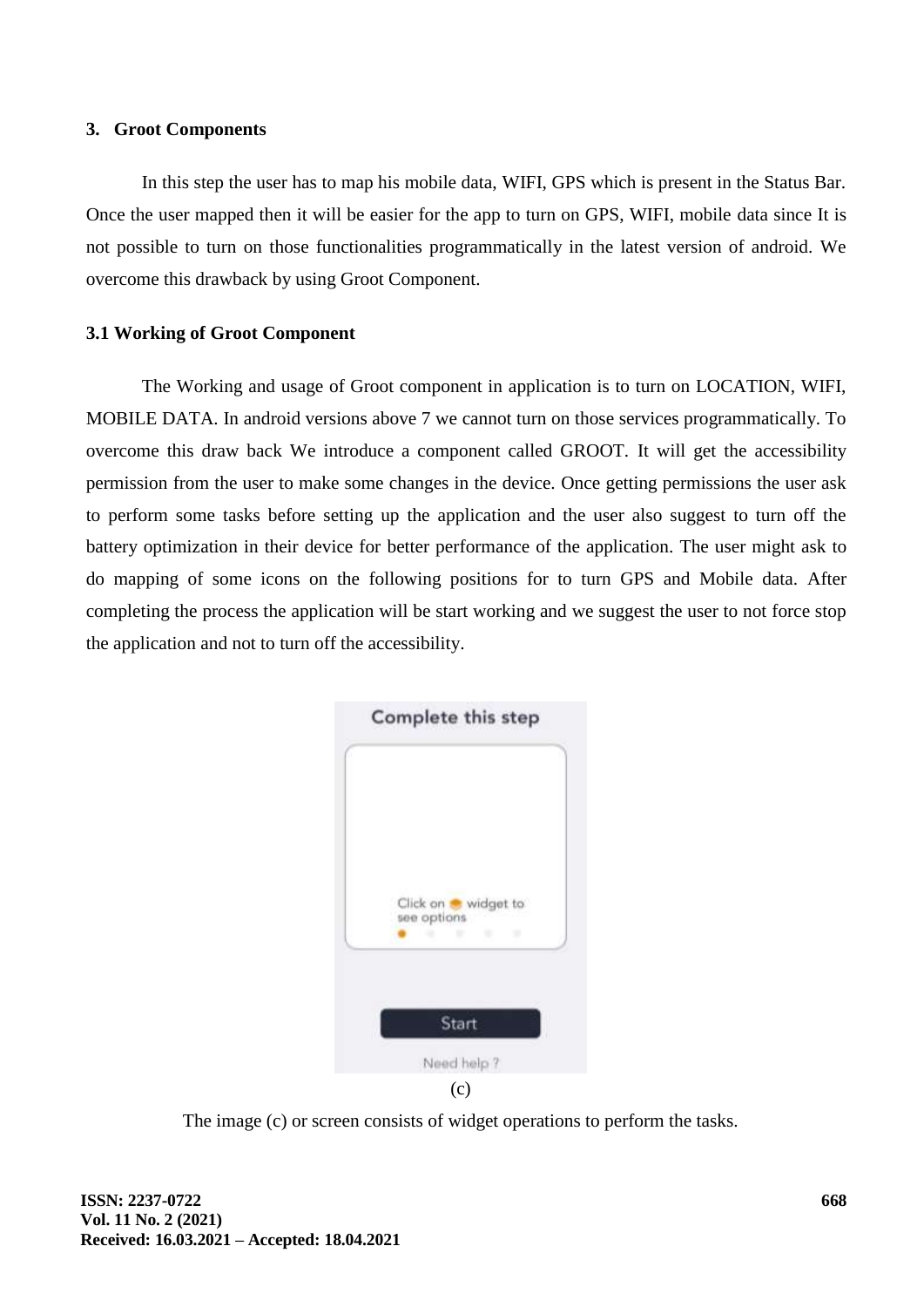



The image (d) or screen consists to select the input mode to map the icons on the device.

|                                           |                                         | Place the SI direction icon on bottom to drag                  |  |
|-------------------------------------------|-----------------------------------------|----------------------------------------------------------------|--|
| direction inter in the top ful thing up I | down status bar for tuming mobile data. | (Figure : if you, have multile sleep in the bottom place the : |  |
|                                           |                                         |                                                                |  |



The image (e) or screen consists to select the drag icon and to map in the place where the floating icons should be placed.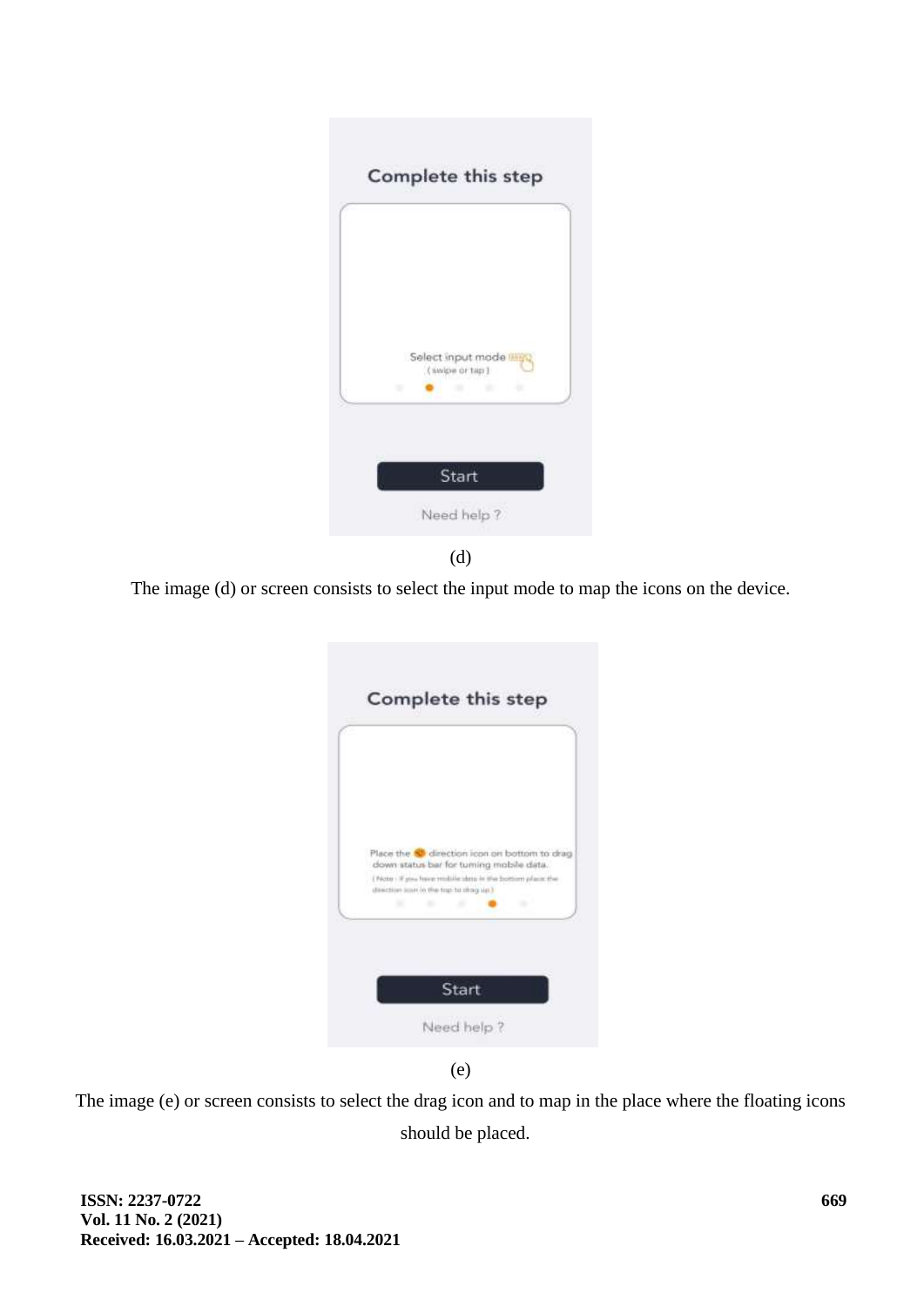| Place the sign tap icon on top to drag down                                                                                     |               |
|---------------------------------------------------------------------------------------------------------------------------------|---------------|
| status bar for turning mobile data.<br>1 Note 18 you have mobile data in the bottom slike<br>idean in the brighten to chap up 3 | of 10 at 5 AU |
| . .                                                                                                                             |               |
|                                                                                                                                 |               |

(f)

The image (f) is the final step, after setting up the icons it will ask to finish the process and setup it

# **4. Flow Chart**

The application will wait for or listen for the SMS command to receive. Once if command received then it will turn on the WIFI, GPS, MOBILE DATA and send Google maps Location.

If user wants to capture the face of intruder then user can use capture command to capture both front and back camera and save it to Google Drive and drive link will be shared through Email or using SMS.

If user find the mobile which is near to him/her then the user can use Siren mode it will increase the sound of the siren and it will play the siren until the user find the device. After that user has to enter the pin to free out from the KIOS mode then only the siren sound will stop. In meanwhile, if the intruder try to change the sim, the message will be sent to the user number which is not in that device, This technique is termed as sim swap detection. If the application detects sim swap,then it will go under freeze mode called KIOS mode.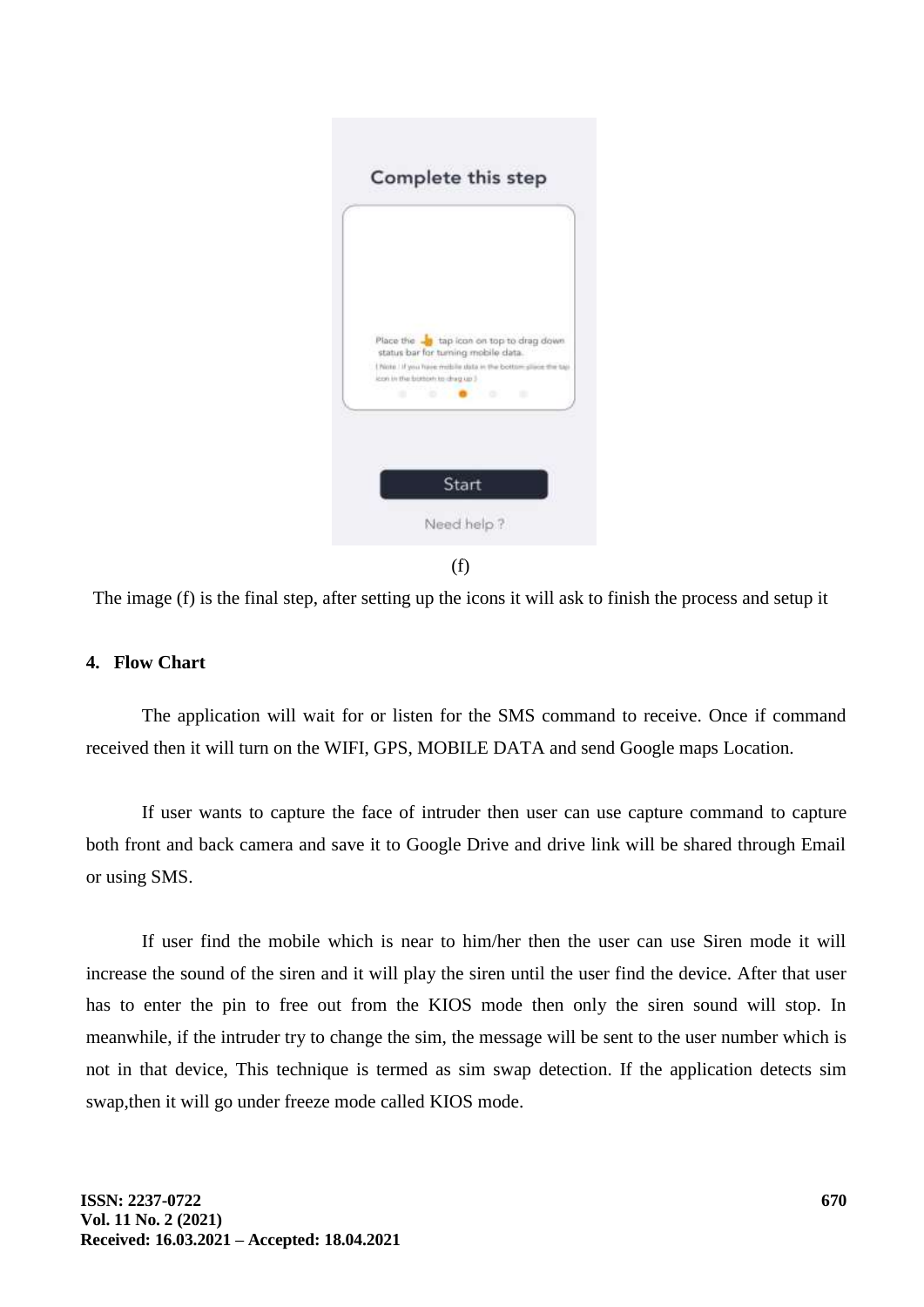

Figure 1. Flow chart of SMS

# **5. System Requirements**

# **Android SDK**

Android SDK for developing using Java.

**ISSN: 2237-0722 Vol. 11 No. 2 (2021) Received: 16.03.2021 – Accepted: 18.04.2021**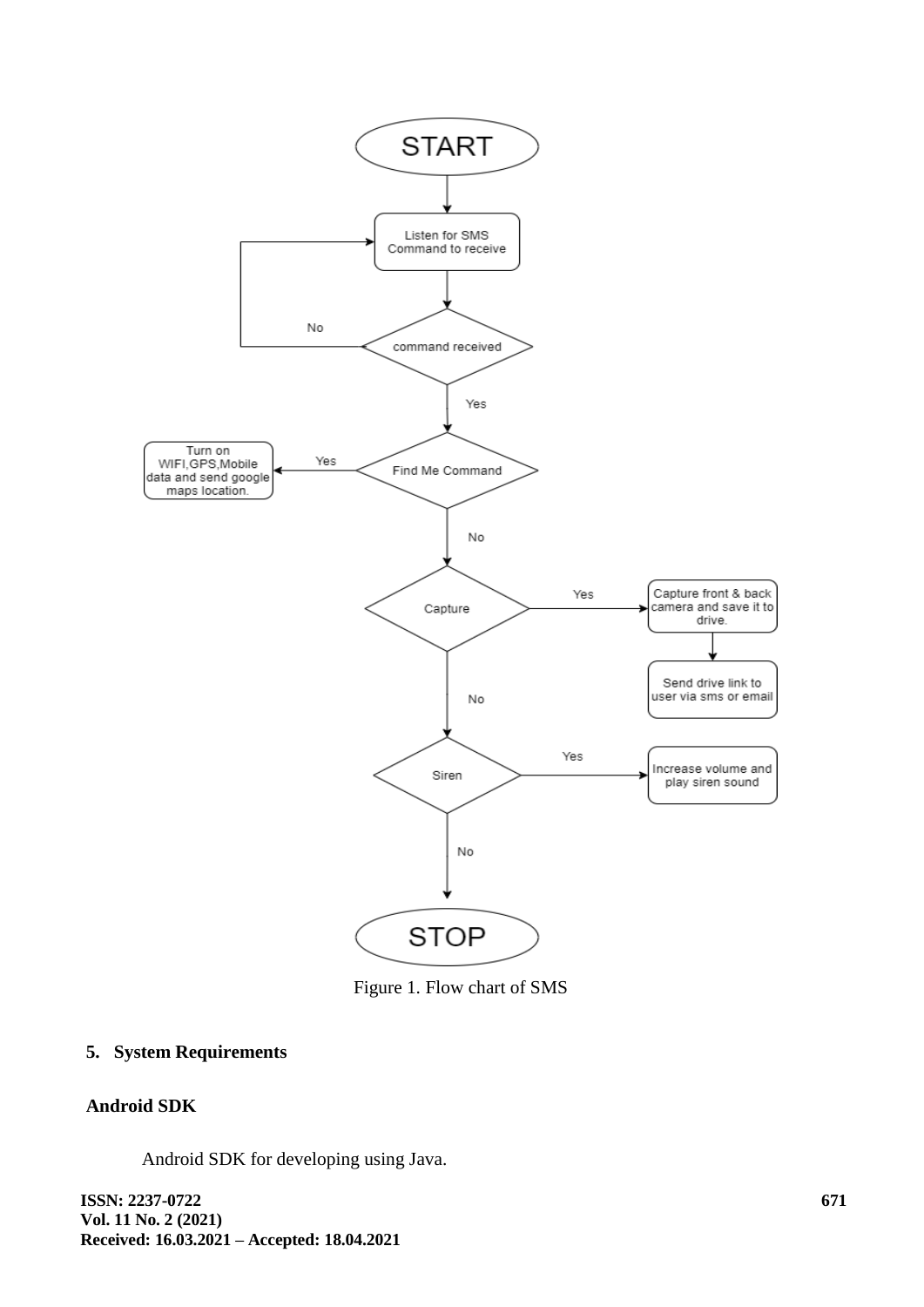### **Android Studio IDE**

Android Studio IDE for developing android application.

#### **Room Library**

Room Library is used for database setup for the application.

### **6. Software Testing**

# **6.1 General**

The purpose of testing is to discover errors. Testing is the process of trying to discover every conceivable fault or weakness in a work product. It provides a way to check the functionality of components, sub-assemblies, assemblies and/or a finished product It is the process of exercising software with the intent of ensuring that the Software system meets its requirements and user expectations and does not fail in an unacceptable manner. There are various types of test. Each test type addresses a specific testing requirement.

### **6.2 Developing Methodologies**

The test process is initiated by developing a comprehensive plan to test the general functionality and special features on a variety of platform combinations. Strict quality control procedures are used. The process verifies that the application meets the requirements specified in the system requirements document and is bug free. The following are the considerations used to develop the framework from developing the testing methodologies.

#### **6.2.1 Unit Testing**

Unit testing involves the design of test cases that validate that the internal program logic is functioning properly, and that program input produce valid outputs. All decision branches and internal code flow should be validated. It is the testing of individual software units of the application.it is done after the completion of an individual unit before integration. This is a structural testing, that relies on knowledge of its construction and is invasive. Unit tests perform basic tests at component level and test a specific business process, application, and/or system configuration. Unit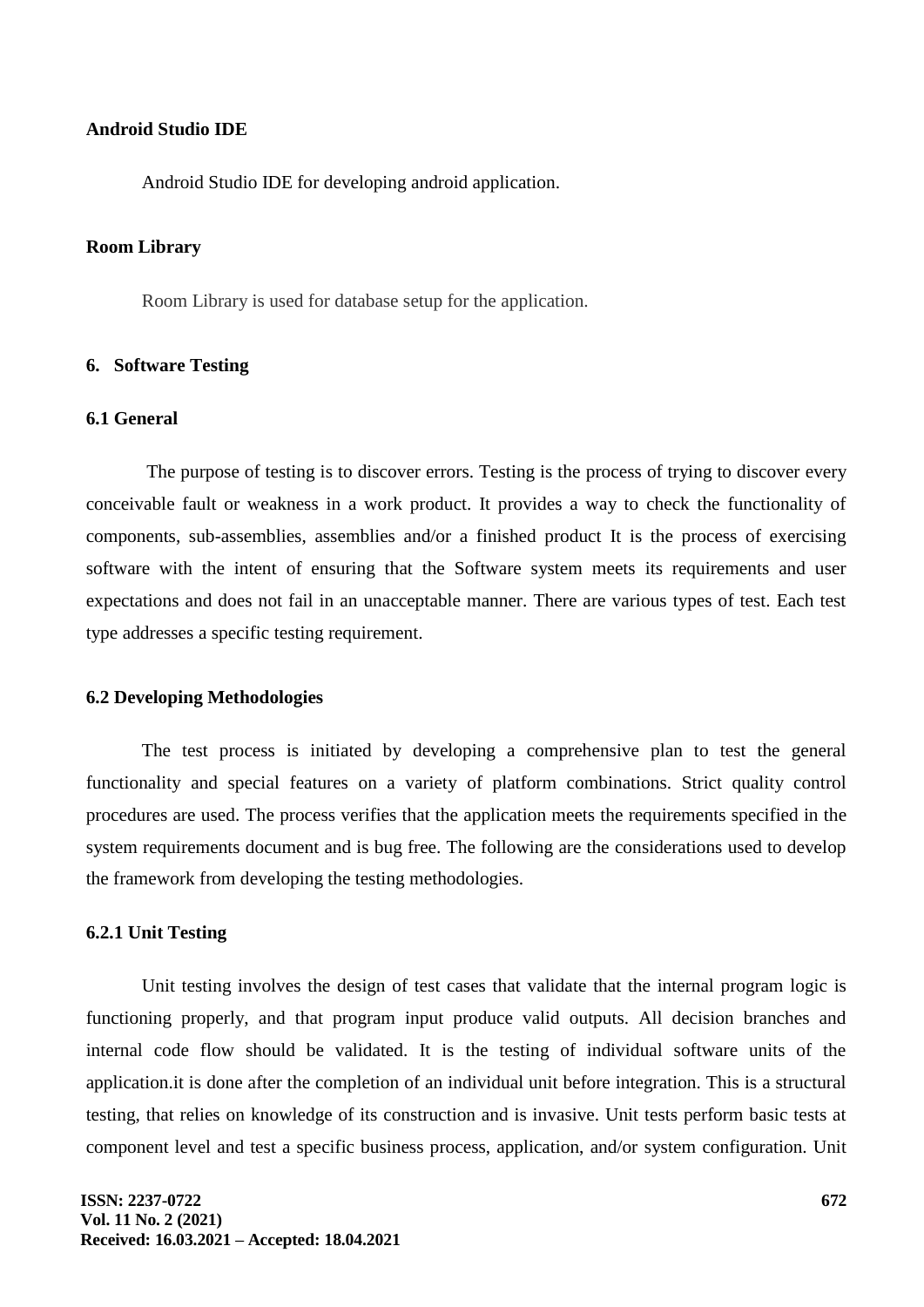tests ensure that each unique path of a business process performs accurately to the documented specifications and contains clearly defined inputs and expected results.

### **6.2.2 Functional Test**

Functional tests provide systematic demonstrations that functions tested are available as specified by the business and technical requirements, system documentation, and user manuals.

#### **6.2.3 System Test**

System testing ensures that the entire integrated software system meets requirements. It tests a configuration to ensure known and predictable results. An example of system testing is the configuration-oriented system integration test. System testing is based on process descriptions and flows, emphasizing pre-driven process links and integration points.

### **6.2.4 Performance Test**

The Performance test ensures that the output be produced within the time limits, and the time taken by the system for compiling, giving response to the users and request being send to the system for to retrieve the results.

# **6.2.5 Integration Testing**

Software integration testing is the incremental integration testing of two or more integrated software components on a single platform to produce failures caused by interface defects. The task of the integration test is to check that components or software applications, e.g. components in a software system or – one step up – software applications at the company level – interact without error.

### **6.2.6 Acceptance Testing**

User Acceptance Testing is a critical phase of any project and requires significant participation by the end user. It also ensures that the system meets the functional requirements.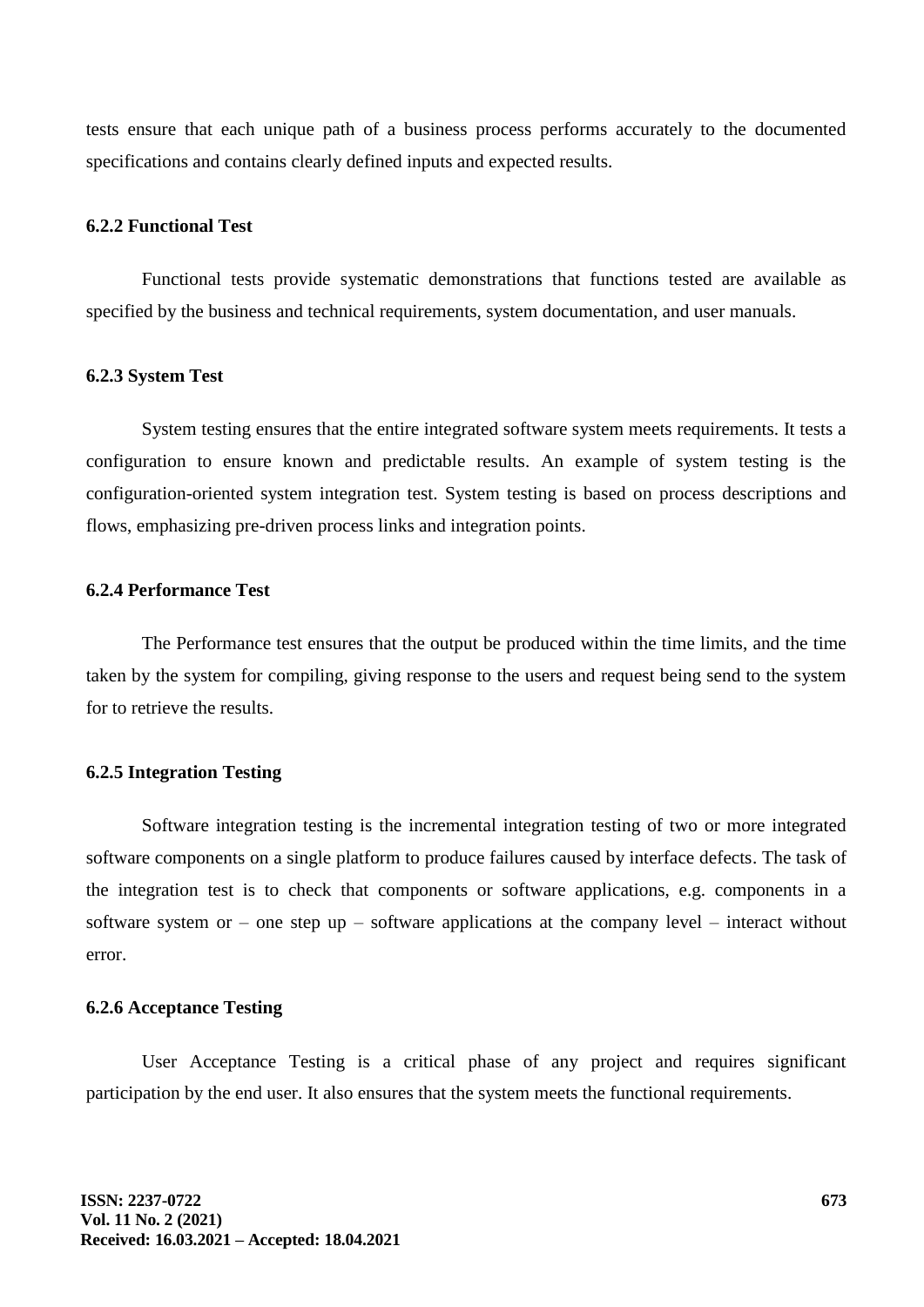# **6.2.7 Build the Test Plan**

Any project can be divided into units that can be further performed for detailed processing. Then a testing strategy for each of this unit is carried out.

### **7. Conclusion**

The user who lost his/her mobile phones can able to find their devices easily using this application in a cost efficient manner. It is necessary for user to install and also to register the mobile number should be kept safe in order to track the mobile. As a future direction, we will advance our application for more features like remote wiping or factory reset for security and privacy purpose.

### **References**

Xixian, L.I.U. (2011). A Method to Realize Guard Against Theft for Laptop[J]. *Technology and Applications,* (9), 89-90.

BBC news: 314 mobile phones 'stolen in London everyday, https://www.bbc.com/news/uk-englandlondon-21018569

Norton Cybercrime Report 2011,

[http://us.norton.com/content/en/us/home\\_homeoffice/html/cybercrimer](http://us.norton.com/content/en/) [eport/](http://us.norton.com/content/en/us/home_homeoffice/html/cybercrimereport/)

Symantec, "2014 Symantec canada smartphone honeysti ck project", report, 2014.

"Tencent Mobile Phone Manager," https://m.qq.com/anti\_theft/login.js[p.](http://m.qq.com/anti_theft/login.jsp)

"Rising Phone Security Assistant," [http://mobile.rising.com.cn/android/.](http://mobile.rising.com.cn/android/)

Hani, Q.B., & Ditcher, J.P. (2017). Mobile-Based Location Tracking without Internet Connectivity Using Cloud Computing Environment. *In 5th IEEE International Conference on Mobile Cloud Computing, Services, and Engineering (MobileCloud)*, 165-168.

Connectivity using Cloud Computing Environment, IEEE Sponsored 5<sup>th</sup> International Conference on Mobile Cloud Computing 2017.

International Conference on Internet of Things (iThings) and IEEE Green Computing and Communications (GreenCom) and IEEE Cyber, Physical and Social Computing (CPSCom) and IEEE Smart Data (SmartData) 2016.

Saha, S., Chatterjee, S., Gupta, A.K., Bhattacharya, I., & Mondal, T. (2015). TrackMe-a low power location tracking system using smart phone sensors. *In International Conference on Computing and Network Communications (CoCoNet)*, 457-464.

Khan, A.U.S., Qureshi, M.N., & Qadeer, M.A. (2014). Anti-theft application for android based devices. *In IEEE International Advance Computing Conference (IACC)*, 365-369.

Gao, Y., Zhou, C., & Shang, D. (2011). A smart phone anti-theft solution based on locking card of mobile phone. *In International Conference on Computational and Information Sciences*, 971-974.